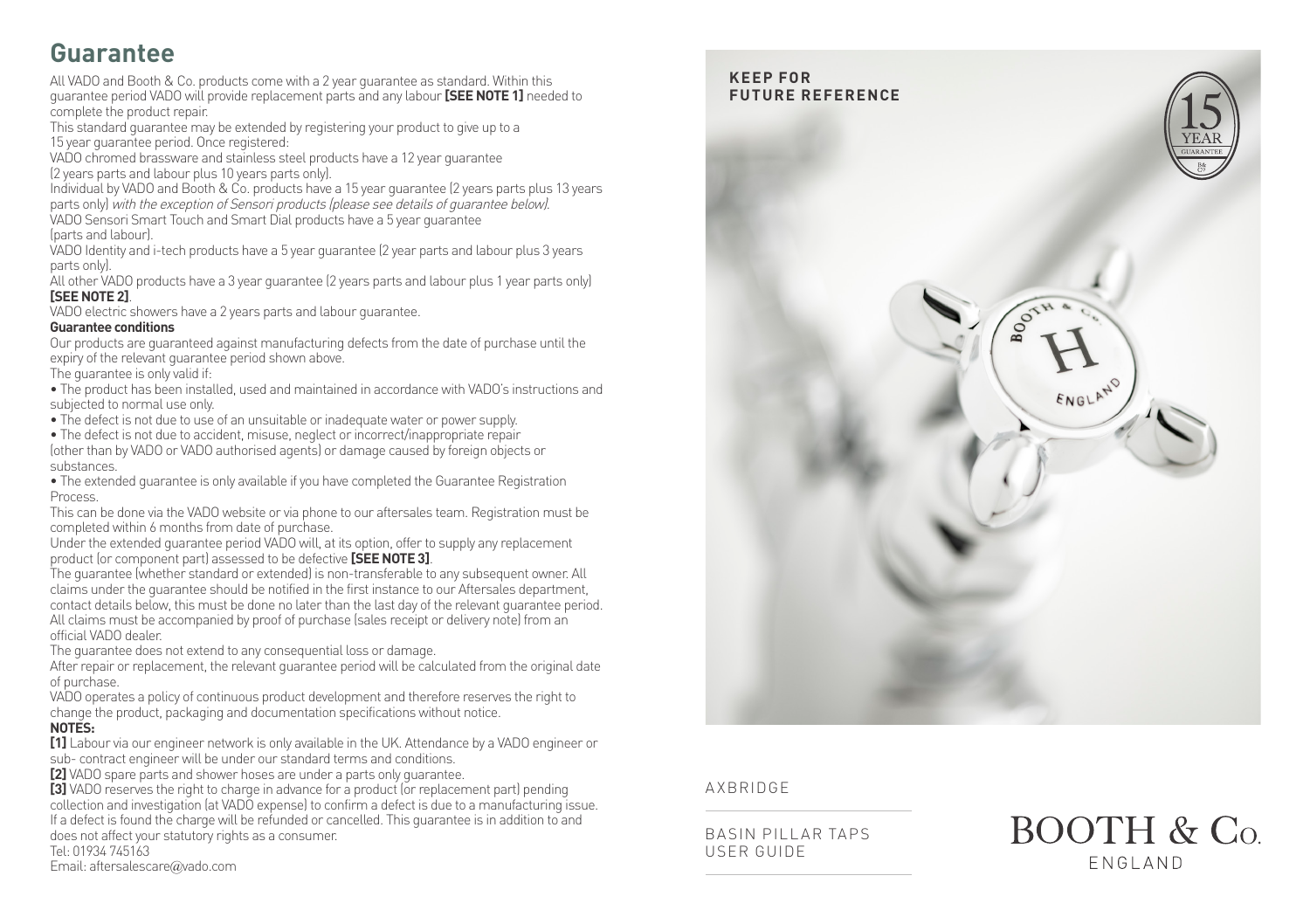## **Welcome to Booth & Co.**

Expertly designed in our home town of Cheddar, Somerset, each Booth & Co. product is as time-honoured on the outside as it is pioneering within.

Hand-crafted to exude a distinct, timeless sophistication, this product has passed through stringent quality assurance processes and demanding lifecycle mechanical testing to ensure an unrivalled quality.

Our leading 15 year guarantee certifies excellence within every detail.

Part of the VADO family, Booth & Co. retains the same outstanding customer service and large scale development support that earned VADO a globally trusted reputation. For any technical or operation queries, please contact our experienced Aftersales team on 01934 745 163.

Indulge in luxury as it should be.

# **Cleaning instructions:**

The electroplating on this product is finished to the highest standard. Due care needs to be taken to ensure the appearance is retained.

We recommend cleaning all products with a soft damp cloth ONLY and advise strongly against the use of all aggressive/ corrosive cleaning products i.e. powders and liquids. If these instructions are not followed, this may invalidate your guarantee in the event of a problem occurring.

VADO Wedmore Road, Cheddar, Somerset, England BS27 3EB tel 01934 744466 fax 01934 744345 www.vado.com sales@vado.com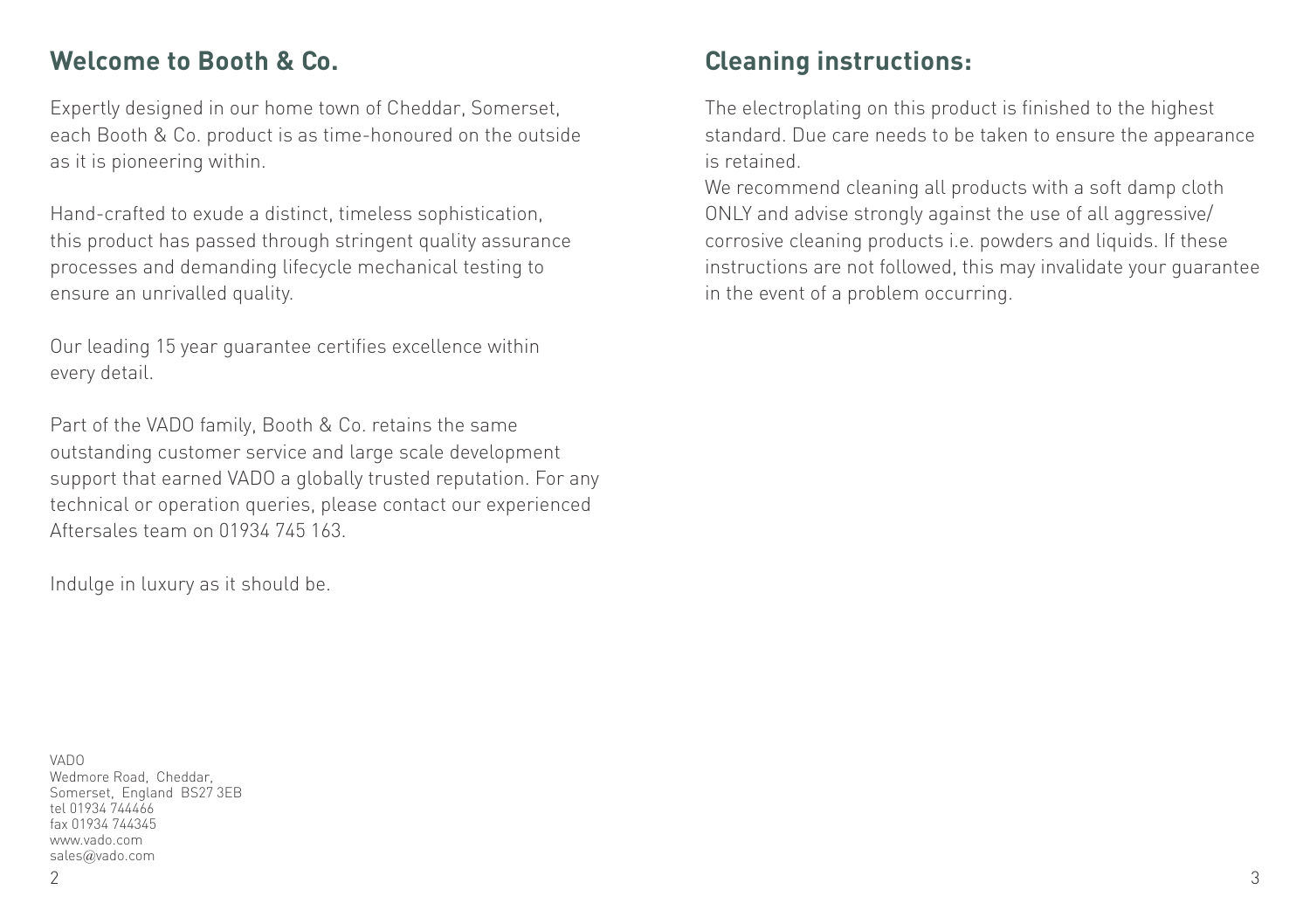### **Operation - cross handles**



Turning the hot handle clockwise will increase the flow of hot water.



Turning the cold handle anti-clockwise will increase the flow of cold water.

## **Operation - lever handles**



Turning the hot handle clockwise will increase the flow of hot water.



Turning the cold handle anti-clockwise will increase the flow of cold water.